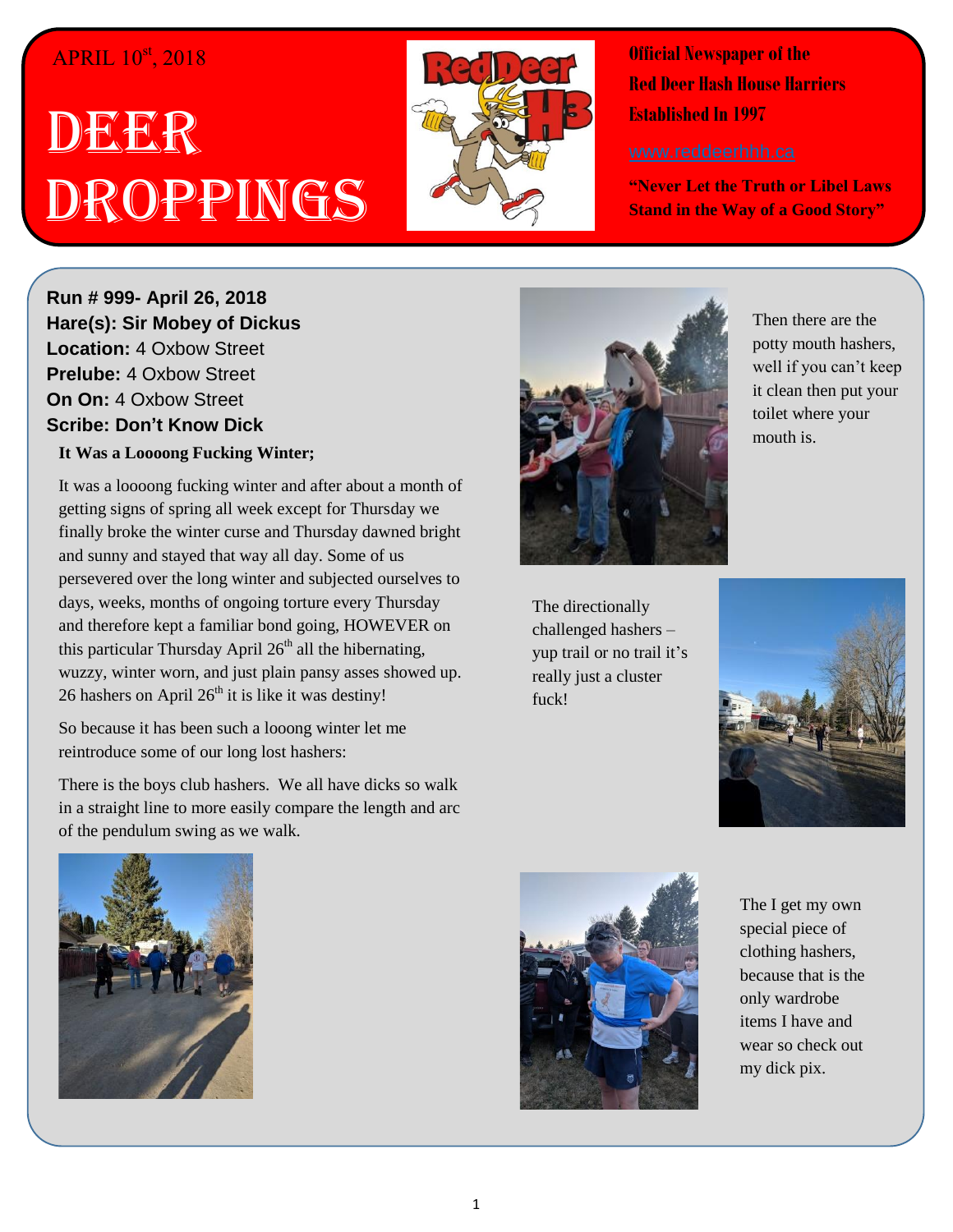

innocent like you claim.

600 no 500 run hashers. Congrats **Wet Denim**



The boozin' buddies hashers, hey they have to get hugs somehow.

The chasing tail (feathers) hasher





The full of hot air RA hasher

The long lost **Capt'n**, Urine, **Blowin Hose**, **Cheap & Easy**, and **Wet Denim** hashers





The Mitzy fan club hashers **Blowin & Cum** see (Mitzy's) box.



The bystander hashers while not caught in the act most likely the instigators of many of the above